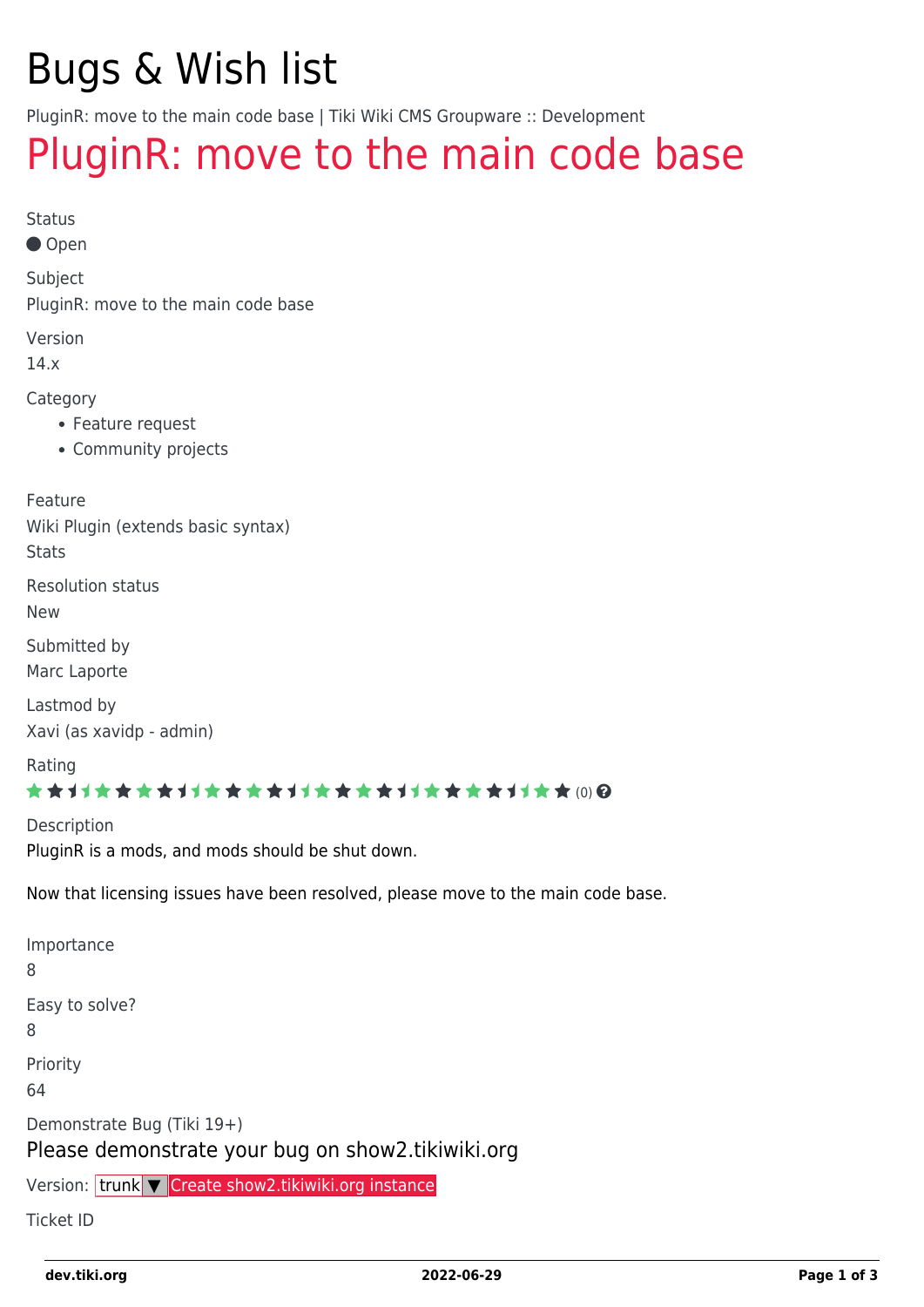#### 5019

Created Sunday 01 December, 2013 02:47:23 GMT-0000 by Marc Laporte

LastModif Sunday 01 December, 2013 14:28:29 GMT-0000

# Comments



## [Xavier de Pedro](https://dev.tiki.org/user9794) 01 Dec 13 09:22 GMT-0000

#### CC

Now that licensing issues have been resolved, please move to the main code base.

Licensing issues have NOT been resolved yet, some code needs to be rewritten... (let's avoid adding noise in this topic). And some help will be welcome in this area, from anyone who has enough skills to easily rewrite the original remaining lines of code... (not me, yet)



## [Xavier de Pedro](https://dev.tiki.org/user9794) 01 Dec 13 10:22 GMT-0000

I've documented in r48864 ( mods/wiki-plugins/r/lib/wikiplugins/wikiplugin\_rr.php ) with "// NEED REWRITING" which lines may need rewriting, since they are the same (or too identical) as the source mediawiki extension that I took as a reference.



#### [Xavier de Pedro](https://dev.tiki.org/user9794) 01 Dec 13 10:18 GMT-0000

And what will we do if we want to contribute the integration of an external GPL'd feature to Tiki?

I mean, let's take the case of that PHPFreeChat, that someone coded to have integrated in Tiki a while ago. Or imagine that someone does a Plugin/Module for EtherpadLite, with a non-compatible-LGPL license, and wants to contribute back to the Community so that it's easy for others to install it.

What is the roadmap for the replacement of Mods? (any clear path?)